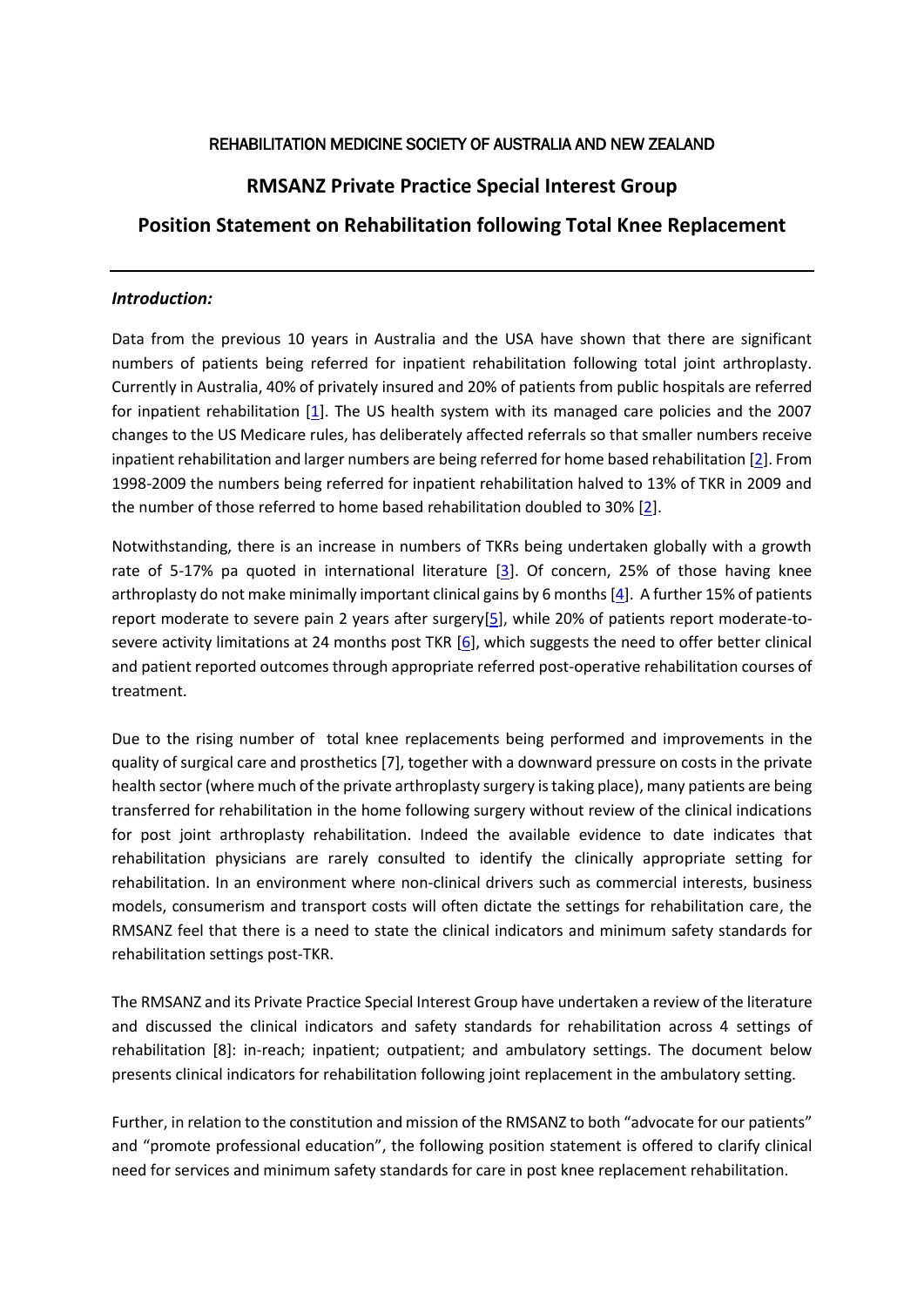# *Clinical indicators for home-based rehabilitation:*

All patients and clinicians who wish to refer patients for ambulatory rehabilitation following TKR need to have a rehabilitation assessment post-operatively. This assessment needs to be undertaken by a rehabilitation physician or on behalf of a rehabilitation physician who will take responsibility for the decision being made.

Current evidence suggests that clinical indicators for home-based rehabilitation should include all of the following:

- a. 71 years of age or younger [\[9\]](#page-3-2)
- b. Have no post-operative complications
- c. Have adequate social supports
- d. Have someone living at home with them
- e. Less than 5 comorbidities, with no comorbidity affecting the ability to undertake aerobic exercise [\[10,](#page-3-3) [11\]](#page-3-4)
- f. Able to walk >35% of the expected final 6 Minute Walk Test distance, at 2-weeks postoperation [\[12\]](#page-4-0)

### *Minimum safety standards for home-based rehabilitation:*

In studies of home-based rehabilitation following joint replacement, patients who have one or more of the following criteria are typically excluded from trials of home-based rehabilitation, or noted to have poorer outcomes:

- a. Over the age of 72 years
- b. More than 5 comorbidities
- c. Obese
- d. Poor social supports
- e. Living alone
- f. Complicated surgery
- g. Poverty/low socioeconomic status
- h. TKR revision
- i. Bilateral joint replacements
- j. Not being able to ambulate prior to surgery
- k. At high risk of referral to a nursing home or respite care
- l. Inflammatory arthritis, septic arthritis or traumatic arthritis as a cause

*(see [\[11,](#page-3-4) [13-17\]](#page-4-1))*

Therefore it is recommended that patients be assessed post-operatively to ensure that they do not have any of the indicators for inpatient admission stated above as the safety of these patients being managed at home by allied health or nursing staff have not been tested and may result in poorer clinical outcomes, and/or higher readmission rates for conditions such as wound infection and joint stiffness requiring manipulation under anaesthesia.

### ABN: 83 604 341 559

PO Box 637 North Sydney NSW 2059 Email: [admin@rmsanz.net](mailto:admin@rmsanz.net) Website: [www.rmsanz.net](http://www.rmsanz.net/)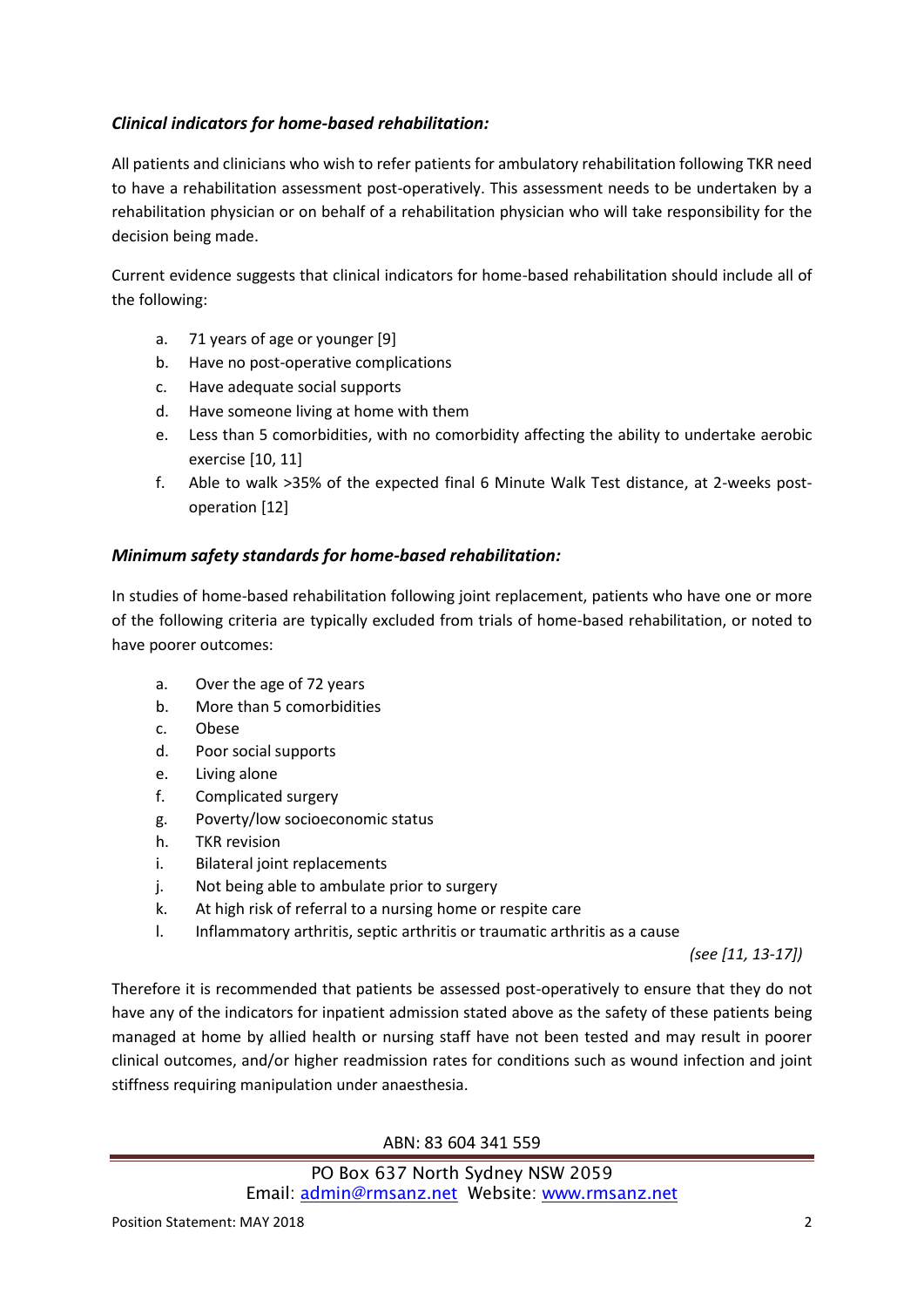As home-based rehabilitation may be associated with a higher infection rate [\[14\]](#page-4-2) or joint stiffness rate at risk of requiring manipulation under anaesthesia [\[18,](#page-4-3) [19\]](#page-4-4), it is recommended that therapists and/or nurses delivering home-based rehabilitation have an ability to contact and coordinate care with doctors who are trained in or have experience in post-surgical rehabilitation including a rehabilitation physician, a general physician or a general practitioner.

Further, the RMSANZ do not recommend that those patients at higher risk of MUA [\[20-22\]](#page-4-5) are referred for ambulatory rehabilitation as their risks of readmission for MUA are higher than the standard population. From literature to date [\[22\]](#page-4-6), these risk factors include:

- a. low socioeconomic status
- b. poor pre-operative knee range of movement
- c. diabetes, and
- d. hypothyroidism

### *Decision making for post-TKR rehabilitation:*

While RMSANZ acknowledges that there may be non-clinical drivers to select inpatient rehabilitation for many patients [\[1\]](#page-3-5), including patient drivers (such as previous experience, insurance entitlements, concepts of improved safety); surgical drivers (such as surgeon preference and location of rehabilitation facilities); and economic drivers (such as cost of transportation, private hospital business models and private health fund insurance product structures); it is primarily the clinical indicators that should determine the need for a clinically relevant service delivered in a setting that is safe for patients. As such RMSANZ recommends that all patients undergoing TKR have a rehabilitation assessment post-operatively to determine whether they have clinical indicators that allow forsafe and effective ambulatory rehabilitation.

### *Telemedicine for post TKR rehabilitation:*

The RMANZ notes the relevance and importance of telemedicine as an alternative to face-to-face care for those living remotely or for those who cannot receive other forms of ambulatory or inpatient rehabilitation. However the RMSANZ recommends further research in this area over and beyond currently published patient satisfaction, non-inferiority and cost effectiveness studies [\[23-26\]](#page-4-7). Larger studies are needed to ensure safety of patients and ensure that outcomes are maintained over time.

### **Summary of Recommendations:**

- 1. That all patients undergoing TKR have a rehabilitation assessment post-operatively to determine whether they have clinical indicators that allow for safe and effective ambulatory rehabilitation.
- 2. That no patient be referred for home based rehabilitation until their safety for rehabilitation in this setting is assessed post operatively by a rehabilitation physician or another physician qualified in prescribing home based rehabilitation programs.

ABN: 83 604 341 559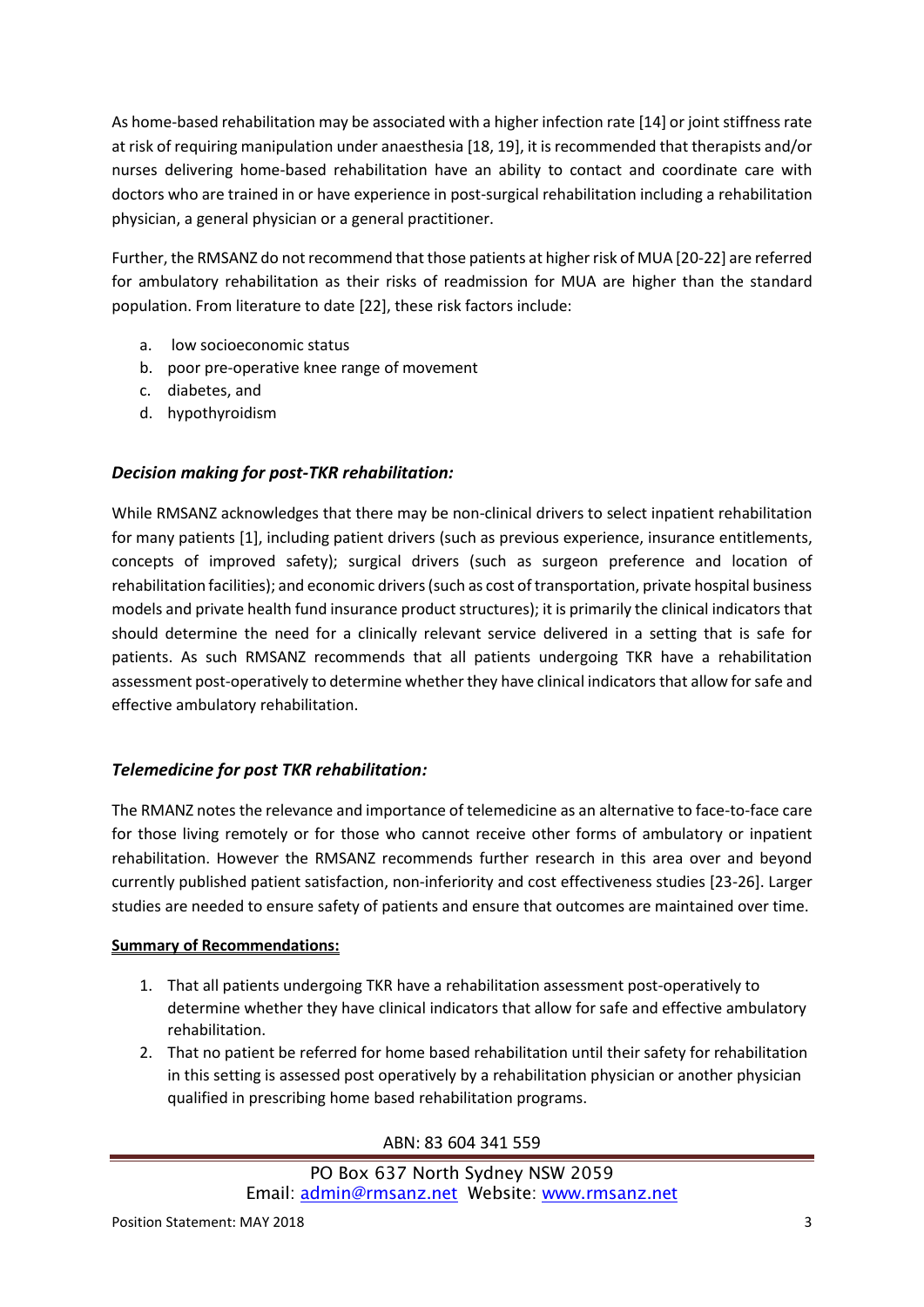- 3. That therapists and/or nurses delivering home-based rehabilitation have an ability to contact and coordinate care with doctors who are trained and qualified in managing patients during post-surgical rehabilitation including a rehabilitation physician, a general physician or a general practitioner.
- 4. That those patients at higher risk of Manipulation Under Anaesthesia (lower socioeconomic status, diabetic, those with hyperthyroidism and those with poor range of movement postoperative) are not referred for ambulatory rehabilitation as their risks of readmission for MUA are higher than the standard population.
- 5. That further research in tele-rehabilitation service delivery be undertaken in the area of post joint arthroplasty rehabilitation.

# *References:*

- <span id="page-3-5"></span>1. Buhagiar MA, Naylor JM, Simpson G, Harris IA, Kohler F. Understanding consumer and clinician preferences and decision making for rehabilitation following arthroplasty in the private sector. *BMC health services research* 2017;**17**:415.
- 2. Ong KL, Lotke PA, Lau E, Manley MT, Kurtz SM. Prevalence and Costs of Rehabilitation and Physical Therapy After Primary TJA. *The Journal of arthroplasty* 2015;**30**:1121-6.
- 3. Kurtz SM, Ong KL, Lau E, Widmer M, Maravic M, Gomez-Barrena E, et al. International survey of primary and revision total knee replacement. *International orthopaedics* 2011;**35**:1783-9.
- 4. Maxwell JL, Felson DT, Niu J, Wise B, Nevitt MC, Singh JA, et al. Does clinically important change in function after knee replacement guarantee good absolute function? The multicenter osteoarthritis study. *The Journal of rheumatology* 2014;**41**:60-4.
- 5. Beswick AD, Wylde V, Gooberman-Hill R, Blom A, Dieppe P. What proportion of patients report long-term pain after total hip or knee replacement for osteoarthritis? A systematic review of prospective studies in unselected patients. *BMJ open* 2012;**2**:e000435.
- 6. Singh JA, O'Byrne M, Harmsen S, Lewallen D. Predictors of moderate-severe functional limitation after primary Total Knee Arthroplasty (TKA): 4701 TKAs at 2-years and 2935 TKAs at 5-years. *Osteoarthritis and cartilage* 2010;**18**:515-21.
- <span id="page-3-0"></span>7. AustralianOrthopaedicAssociationNationalJointReplacementRegistry. Hip, Knee and Shoulder Arthoroplasty - Annual Report 2016 Adelaide, Australia 2016.
- <span id="page-3-1"></span>8. ACI. NSW REehabilitation Model of Care - Care Settings NSW Agency for Clinical Innovation 2017 [15/12/2017]. Available from: https:/[/www.aci.health.nsw.gov.au/resources/rehabilitation/rehabilitation-model-of](http://www.aci.health.nsw.gov.au/resources/rehabilitation/rehabilitation-model-of-care/rehabilitation-moc/care-settings)[care/rehabilitation-moc/care-settings.](http://www.aci.health.nsw.gov.au/resources/rehabilitation/rehabilitation-model-of-care/rehabilitation-moc/care-settings)
- <span id="page-3-2"></span>9. MedicalAdvisorySecretariat. Physiotherapy rehabilitation after total knee or hip replacement: an evidence-based analysis Toronto, Canada: Ontario Ministry of Health and Long-Term Care 2005.
- <span id="page-3-3"></span>10. Ong KL, Lau E, Suggs J, Kurtz SM, Manley MT. Risk of subsequent revision after primary and revision total joint arthroplasty. *Clinical orthopaedics and related research* 2010;**468**:3070-6.
- <span id="page-3-4"></span>11. Fransen M, Nairn L, Bridgett L, Crosbie J, March L, Parker D, et al. Post-Acute Rehabilitation After Total Knee Replacement: A Multicenter Randomized Clinical Trial Comparing Long-Term Outcomes. *Arthritis care & research* 2017;**69**:192-200.

ABN: 83 604 341 559